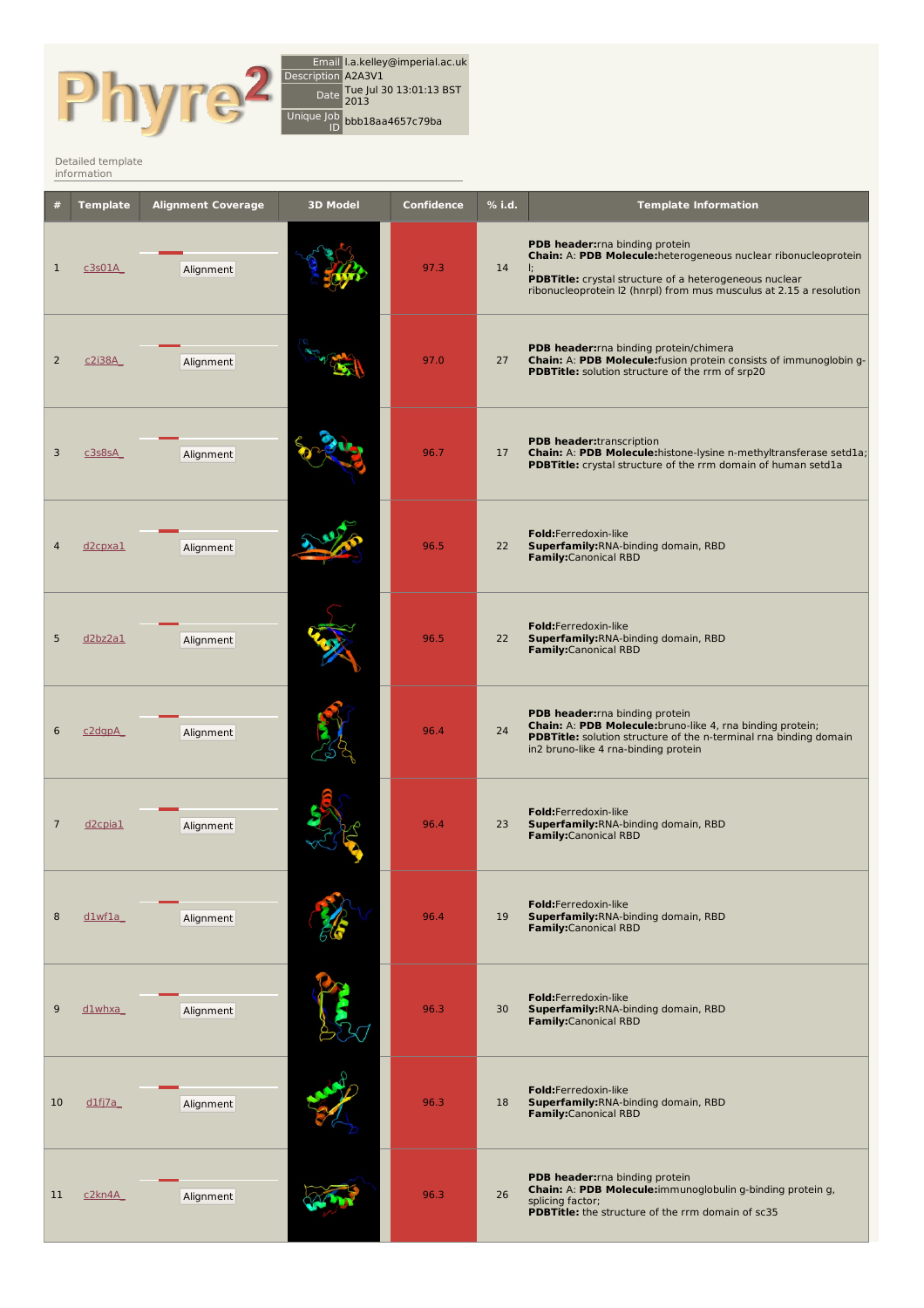| 12 | d1wexa             | Alignment     |              | 96.3  | Fold:Ferredoxin-like<br>Superfamily: RNA-binding domain, RBD<br>18<br><b>Family:</b> Canonical RBD                                                                                                               |                                                                      |
|----|--------------------|---------------|--------------|-------|------------------------------------------------------------------------------------------------------------------------------------------------------------------------------------------------------------------|----------------------------------------------------------------------|
| 13 | dln54b             | Alignment     |              | 96.2  | Fold:Ferredoxin-like<br>Superfamily: RNA-binding domain, RBD<br>21<br><b>Family:</b> Canonical RBD                                                                                                               |                                                                      |
| 14 | c3r27A             | Alignment     |              | 96.2  | <b>PDB header:</b> protein binding<br>Chain: A: PDB Molecule: heterogeneous nuclear ribonucleoprotein<br>19<br>nuclear2 ribonucleoprotein I (hnrnp I)                                                            | PDBTitle: crystal structure of the first rrm domain of heterogeneous |
| 15 | d2cq1a1            | Alignment     |              | 96.1  | Fold:Ferredoxin-like<br>Superfamily: RNA-binding domain, RBD<br>17<br><b>Family:</b> Canonical RBD                                                                                                               |                                                                      |
| 16 | c3sdeB             | Alignment     |              | 96.1  | <b>PDB header:</b> rna binding protein<br>Chain: B: PDB Molecule:non-pou domain-containing octamer-<br>29<br>binding protein;<br>PDBTitle: crystal structure of a paraspeckle-protein heterodimer,<br>pspc1/nono |                                                                      |
| 17 | c3egnA             | Alignment     |              | 96.1  | <b>PDB header:</b> splicing<br>Chain: A: PDB Molecule: rna-binding protein 40;<br>26<br><b>PDBTitle:</b> c-terminal rna recognition motif of the u11/u12 65k<br>protein                                          |                                                                      |
| 18 | c2krbA             | Alignment     |              | 96.1  | <b>PDB header:</b> translation<br>Chain: A: PDB Molecule: eukaryotic translation initiation factor 3<br>27<br>PDBTitle: solution structure of eif3b-rrm bound to eif3j peptide                                   |                                                                      |
|    | <u>CZTYIA</u>      | Alignment     |              | 90. L | <b>PDB header:</b> structural protein/rna<br>Chain: A: PDB Molecule: rna-binding motif protein, y chromosome,<br>23<br>family<br><b>PDBTitle:</b> a dual mode of rna recognition by the rbmy protein             |                                                                      |
| 20 | d2b0ga1            | Alignment     |              | 96.0  | Fold:Ferredoxin-like<br>Superfamily: RNA-binding domain, RBD<br>28<br>Family:Canonical RBD                                                                                                                       |                                                                      |
| 21 | dlfnxh1            | Alignment     | not modelled | 96.0  | Fold:Ferredoxin-like<br>24<br>Superfamily: RNA-binding domain, RBD<br><b>Family:</b> Canonical RBD                                                                                                               |                                                                      |
| 22 | c <sub>2cpiA</sub> | Alignment     | not modelled | 96.0  | PDB header: gene regulation<br>25<br>Chain: A: PDB Molecule:ccr4-not transcription complex subunit 4;<br>PDBTitle: solution structure of the rna recognition motif of cnot4                                      |                                                                      |
| 23 | <u>c2jrsA</u>      | Alignment     | not modelled | 96.0  | PDB header: rna binding protein<br>Chain: A: PDB Molecule: rna-binding protein 39;<br>26<br>PDBTitle: solution nmr structure of caper rrm2 domain. northeast2<br>structural genomics target hr4730a              |                                                                      |
| 24 | <u>c2dnzA</u>      | Alignment     | not modelled | 96.0  | PDB header: rna binding protein<br>Chain: A: PDB Molecule: probable rna-binding protein 23;<br>29<br><b>PDBTitle:</b> solution structure of the second rna binding domain of<br>rna2 binding motif protein 23    |                                                                      |
| 25 | dlfnxh2            | Alignment     | not modelled | 95.9  | Fold:Ferredoxin-like<br>20<br>Superfamily: RNA-binding domain, RBD<br>Family:Canonical RBD                                                                                                                       |                                                                      |
| 26 | dlx4fa1            | Alignment     | not modelled | 95.9  | Fold:Ferredoxin-like<br>25<br>Superfamily: RNA-binding domain, RBD<br><b>Family:</b> Canonical RBD                                                                                                               |                                                                      |
| 27 | <u>dlx4gal</u>     | Alignment     | not modelled | 95.9  | Fold:Ferredoxin-like<br>Superfamily: RNA-binding domain, RBD<br>16<br><b>Family:</b> Canonical RBD                                                                                                               |                                                                      |
| 28 | <u>c2jx2A</u>      | Alignment     | not modelled | 95.8  | <b>PDB header:</b> transcription<br>24<br>Chain: A: PDB Molecule: negative elongation factor e;<br>PDBTitle: solution conformation of rna-bound nelf-e rrm                                                       |                                                                      |
| 20 | COdivA             | Alternational | not modelled | Q5 8  | PDB header: rna binding protein<br>Chain: A: PDB Molecule:trna selenocysteine associated protein;<br>16                                                                                                          |                                                                      |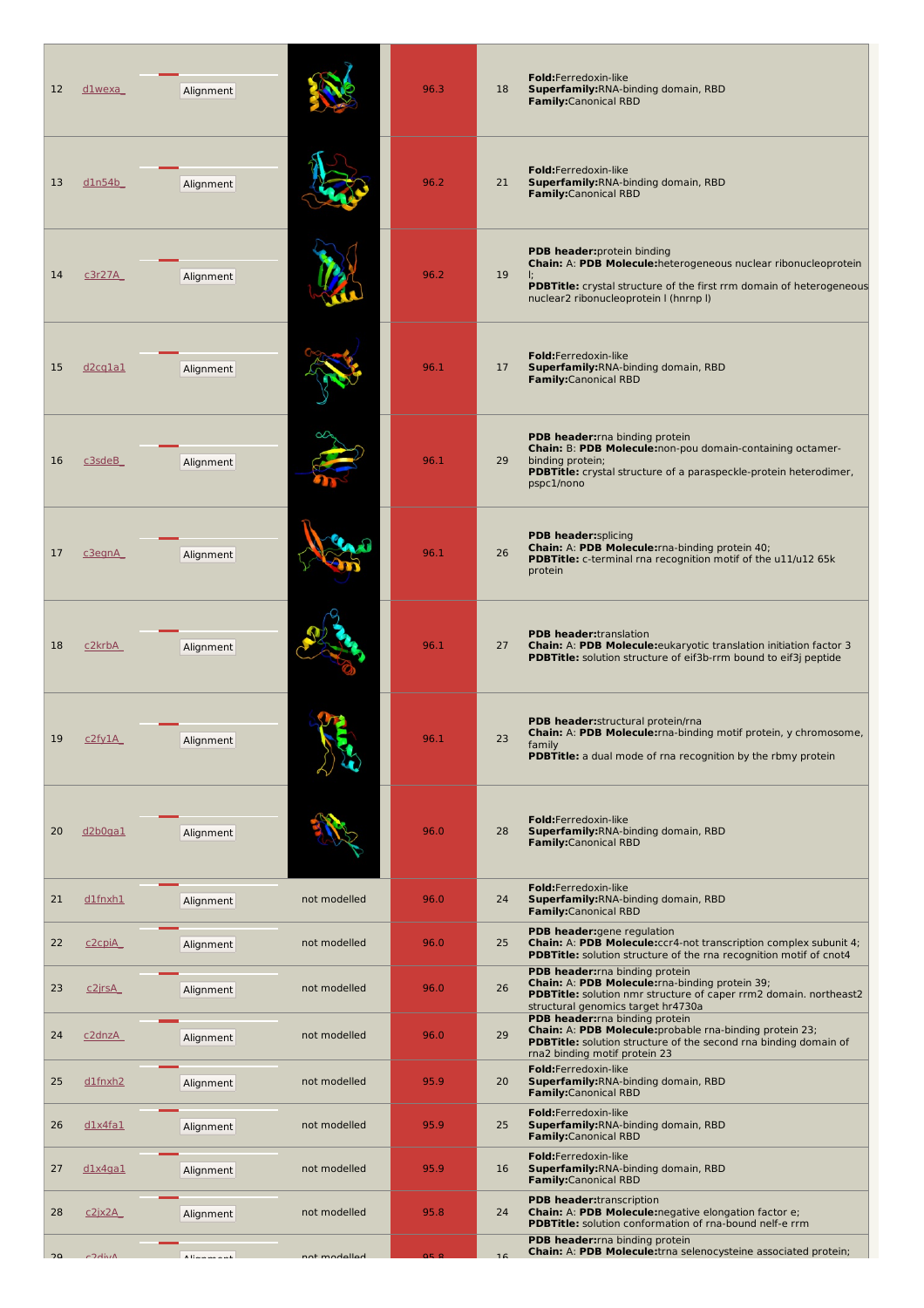|    | <b>LZUIVA</b>                    | Alignment | <b>HOL HIDUEIRU</b> |      | τn | <b>PDBTitle:</b> solution structure of the rrm domain of trna                                                                                                                   |
|----|----------------------------------|-----------|---------------------|------|----|---------------------------------------------------------------------------------------------------------------------------------------------------------------------------------|
|    |                                  |           |                     |      |    | selenocysteine2 associated protein<br>PDB header: rna binding protein<br>Chain: A: PDB Molecule: heterogeneous nuclear ribonucleoprotein                                        |
| 30 | c2do0A                           | Alignment | not modelled        | 95.8 | 16 | m;<br><b>PDBTitle:</b> solution structure of the rna binding domain of 2                                                                                                        |
|    |                                  |           |                     |      |    | heterogeneous nuclear ribonucleoprotein m<br>Fold:Ferredoxin-like                                                                                                               |
| 31 | d2f9da1                          | Alignment | not modelled        | 95.7 | 27 | Superfamily: RNA-binding domain, RBD<br><b>Family:</b> Canonical RBD                                                                                                            |
|    |                                  |           |                     |      |    | PDB header: rna binding protein<br>Chain: A: PDB Molecule: rna-binding protein fus;                                                                                             |
| 32 | $c2$ la6A                        | Alignment | not modelled        | 95.7 | 15 | PDBTitle: solution nmr structure of rrm domain of rna-binding<br>protein fus from2 homo sapiens, northeast structural genomics<br>consortium target hr6430a                     |
| 33 | c3pgwS                           | Alignment | not modelled        | 95.7 | 20 | PDB header:splicing/dna/rna<br>Chain: S: PDB Molecule:u1-70k;                                                                                                                   |
|    |                                  |           |                     |      |    | <b>PDBTitle:</b> crystal structure of human u1 snrnp<br>Fold:Ferredoxin-like                                                                                                    |
| 34 | dlx5ua1                          | Alignment | not modelled        | 95.7 | 24 | <b>Superfamily: RNA-binding domain, RBD</b><br><b>Family:</b> Canonical RBD                                                                                                     |
|    |                                  |           |                     |      |    | PDB header: gene regulation<br>Chain: A: PDB Molecule: heterogeneous nuclear ribonucleoprotein                                                                                  |
| 35 | c2e5iA                           | Alignment | not modelled        | 95.7 | 16 | I-like;<br><b>PDBTitle:</b> solution structure of rna binding domain 2 in<br>heterogeneous2 nuclear ribonucleoprotein I-like                                                    |
| 36 | d2cq3a1                          | Alignment | not modelled        | 95.7 | 24 | Fold:Ferredoxin-like<br><b>Superfamily: RNA-binding domain, RBD</b>                                                                                                             |
|    |                                  |           |                     |      |    | <b>Family:</b> Canonical RBD<br>PDB header: rna binding protein                                                                                                                 |
| 37 | c3mdB                            | Alignment | not modelled        | 95.7 | 20 | Chain: B: PDB Molecule: nuclear and cytoplasmic polyadenylated<br>rna-binding protein                                                                                           |
|    |                                  |           |                     |      |    | <b>PDBTitle:</b> crystal structure of the second rrm domain of yeast<br>poly(u)-binding2 protein (pub1)                                                                         |
| 38 | dlx4aa1                          | Alignment | not modelled        | 95.7 | 22 | Fold:Ferredoxin-like<br><b>Superfamily: RNA-binding domain, RBD</b><br><b>Family:</b> Canonical RBD                                                                             |
|    |                                  |           |                     |      |    | <b>PDB header:</b> translation<br><b>Chain: B: PDB Molecule:</b> eukaryotic translation initiation factor 3                                                                     |
| 39 | c3n5B                            | Alignment | not modelled        | 95.7 | 25 | subunit b;<br><b>PDBTitle:</b> crystal structure of the rna recognition motif of yeast<br>eif3b residues2 76-161                                                                |
| 40 | $dl$ fjeb $1$                    | Alignment | not modelled        | 95.7 | 18 | Fold:Ferredoxin-like<br><b>Superfamily: RNA-binding domain, RBD</b>                                                                                                             |
|    |                                  |           |                     |      |    | <b>Family:</b> Canonical RBD<br>PDB header:transport protein                                                                                                                    |
| 41 | c2f3jA                           | Alignment | not modelled        | 95.6 | 24 | Chain: A: PDB Molecule: rna and export factor binding protein 2;<br>PDBTitle: the solution structure of the ref2-i mrna export factor2<br>(residues 1-155).                     |
| 42 | $c3$ pgwP                        | Alignment | not modelled        | 95.6 | 25 | PDB header:splicing/dna/rna<br>Chain: P: PDB Molecule:u1-a;<br><b>PDBTitle:</b> crystal structure of human u1 snrnp                                                             |
| 43 | $\underline{\text{dlwiba}}$      | Alignment | not modelled        | 95.6 | 21 | <b>Fold:</b> Ferredoxin-like<br>Superfamily: RNA-binding domain, RBD<br><b>Family:</b> Canonical RBD                                                                            |
| 44 | $dlh$ 6a                         |           | not modelled        | 95.6 | 19 | Fold:Ferredoxin-like<br>Superfamily: RNA-binding domain, RBD                                                                                                                    |
|    |                                  | Alignment |                     |      |    | <b>Family:</b> Canonical RBD<br>PDB header: rna binding protein                                                                                                                 |
| 45 | c <sub>2</sub> dnoA              | Alignment | not modelled        | 95.6 | 20 | Chain: A: PDB Molecule:trinucleotide repeat containing 4 variant;<br><b>PDBTitle:</b> solution structure of rna binding domain in trinucleotide2<br>repeat containing 4 variant |
| 46 | $dl$ sjqa                        | Alignment | not modelled        | 95.6 | 20 | Fold:Ferredoxin-like<br><b>Superfamily: RNA-binding domain, RBD</b>                                                                                                             |
|    |                                  |           |                     |      |    | <b>Family:</b> Canonical RBD<br>Fold:Ferredoxin-like                                                                                                                            |
| 47 | $d2$ cpza $1$                    | Alignment | not modelled        | 95.6 | 19 | Superfamily: RNA-binding domain, RBD<br><b>Family:</b> Canonical RBD                                                                                                            |
| 48 | d <sub>2</sub> ghpa <sub>1</sub> | Alignment | not modelled        | 95.5 | 20 | Fold:Ferredoxin-like<br>Superfamily: RNA-binding domain, RBD<br><b>Family:</b> Canonical RBD                                                                                    |
| 49 |                                  |           | not modelled        | 95.5 | 24 | <b>PDB header:</b> translation<br>Chain: B: PDB Molecule: eukaryotic translation initiation factor 3<br>subunit b;                                                              |
|    | <u>c3ns6B_</u>                   | Alignment |                     |      |    | <b>PDBTitle:</b> crystal structure of hte rna recognition motif of yeast<br>eif3b residues2 76-170                                                                              |
|    |                                  |           |                     |      |    | PDB header: rna binding protein/rna                                                                                                                                             |
| 50 | c2adcA                           | Alignment |                     | 95.5 | 19 | Chain: A: PDB Molecule: polypyrimidine tract-binding protein 1;<br><b>PDBTitle:</b> solution structure of polypyrimidine tract binding protein2                                 |
|    |                                  |           |                     |      |    | rbd34 complexed with cucucu rna                                                                                                                                                 |
|    |                                  |           |                     |      |    | Fold:Ferredoxin-like                                                                                                                                                            |
| 51 | d <sub>2</sub> cpeal             | Alignment | not modelled        | 95.5 | 18 | <b>Superfamily: RNA-binding domain, RBD</b><br><b>Family:</b> Canonical RBD                                                                                                     |
| 52 | c2lcwA                           | Alignment | not modelled        | 95.5 | 17 | PDB header: rna binding protein<br>Chain: A: PDB Molecule: rna-binding protein fus;<br>PDBTitle: solution structure of fus/tls rrm domain                                       |
| 53 | d <sub>2</sub> ghpa <sub>3</sub> | Alignment | not modelled        | 95.5 | 27 | Fold:Ferredoxin-like<br>Superfamily: RNA-binding domain, RBD                                                                                                                    |
|    |                                  |           |                     |      |    | <b>Family:</b> Canonical RBD                                                                                                                                                    |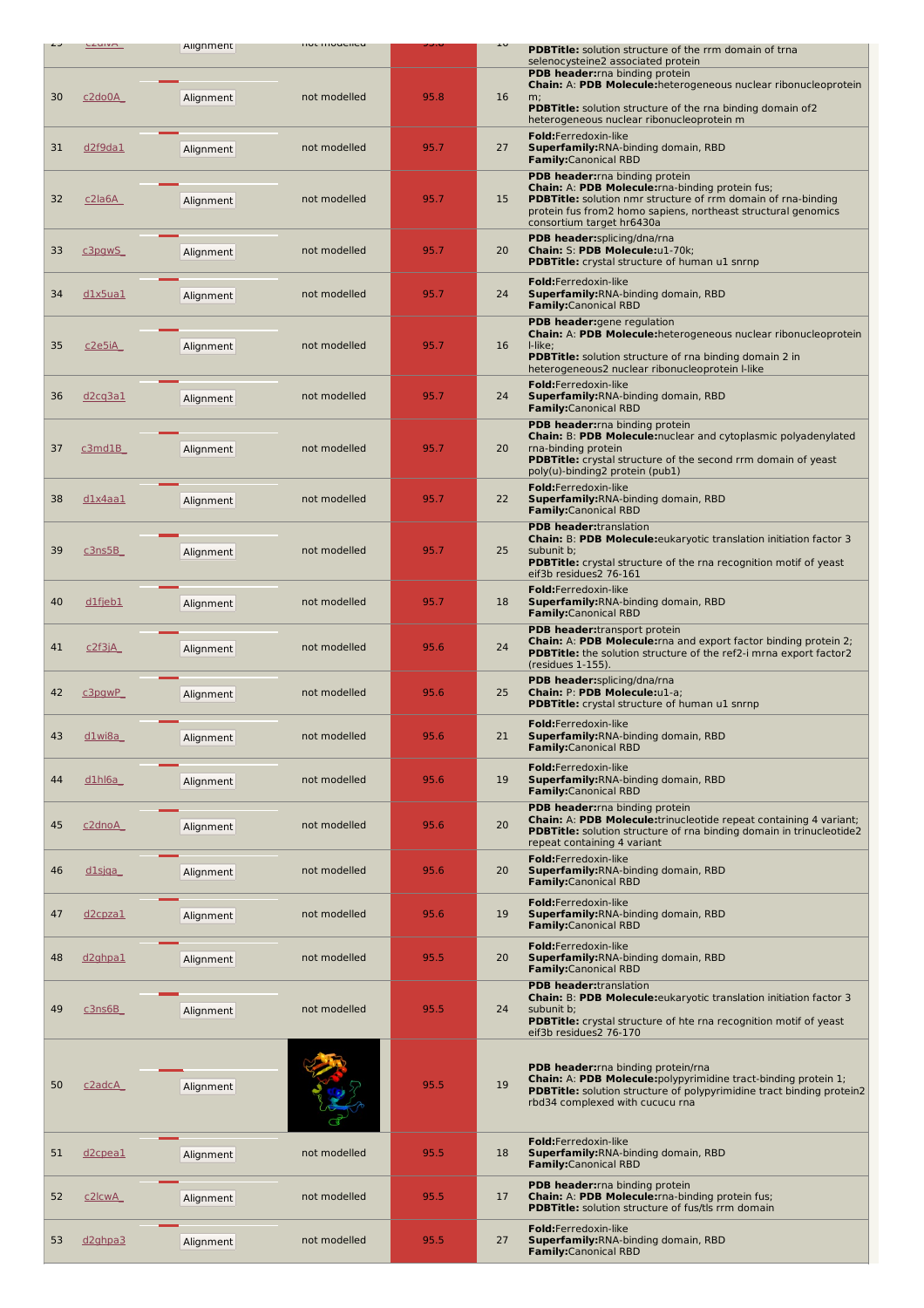| 54 | dlb7fa1                          | Alignment | not modelled | 95.5 | 20 | Fold:Ferredoxin-like<br>Superfamily: RNA-binding domain, RBD<br><b>Family:</b> Canonical RBD                                                                                                                                          |
|----|----------------------------------|-----------|--------------|------|----|---------------------------------------------------------------------------------------------------------------------------------------------------------------------------------------------------------------------------------------|
| 55 | c2rneA                           | Alignment | not modelled | 95.4 | 16 | PDB header: rna binding protein<br>Chain: A: PDB Molecule:tia1 protein;<br><b>PDBTitle:</b> solution structure of the second rna recognition motif2<br>(rrm) of tia-1                                                                 |
| 56 | d <sub>2cq2a1</sub>              | Alignment | not modelled | 95.4 | 24 | Fold:Ferredoxin-like<br>Superfamily: RNA-binding domain, RBD<br><b>Family:</b> Canonical RBD                                                                                                                                          |
| 57 | <u>d2adca1</u>                   | Alignment | not modelled | 95.4 | 24 | Fold:Ferredoxin-like<br><b>Superfamily: RNA-binding domain, RBD</b><br><b>Family:</b> Canonical RBD                                                                                                                                   |
| 58 | c3u1lA                           | Alignment | not modelled | 95.4 | 19 | <b>PDB header:</b> splicing<br>Chain: A: PDB Molecule: pre-mrna-splicing factor cwc2;<br><b>PDBTitle:</b> structure of the mrna splicing complex component cwc2                                                                       |
| 59 | c2lkzA                           | Alignment | not modelled | 95.4 | 17 | <b>PDB header:</b> rna binding protein<br>Chain: A: PDB Molecule: rna-binding protein 5;<br>PDBTitle: solution structure of the second rrm domain of rbm5                                                                             |
| 60 | <u>c2ku7A_</u>                   | Alignment | not modelled | 95.4 | 21 | <b>PDB header:</b> transcription<br>Chain: A: PDB Molecule: mll1 phd3-cyp33 rrm chimeric protein;<br>PDBTitle: solution structure of mll1 phd3-cyp33 rrm chimeric<br>protein                                                          |
| 61 | c2nlwA                           | Alignment | not modelled | 95.3 | 25 | <b>PDB header:translation</b><br><b>Chain: A: PDB Molecule:</b> eukaryotic translation initiation factor 3<br>PDBTitle: solution structure of the rrm domain of human<br>eukaryotic2 initiation factor 3b                             |
| 62 | <u>c2kviA</u>                    | Alignment | not modelled | 95.3 | 28 | PDB header: rna binding protein<br>Chain: A: PDB Molecule:nuclear polyadenylated rna-binding<br>protein 3;<br>PDBTitle: structure of nab3 rrm                                                                                         |
| 63 | $c2$ dnq $A$                     | Alignment | not modelled | 95.3 | 27 | PDB header: rna binding protein<br>Chain: A: PDB Molecule: rna-binding protein 4b;<br><b>PDBTitle:</b> solution structure of rna binding domain 1 in rna-binding2<br>protein 30                                                       |
| 64 | d <sub>2</sub> cqca1             | Alignment | not modelled | 95.3 | 27 | Fold:Ferredoxin-like<br>Superfamily: RNA-binding domain, RBD<br><b>Family:</b> Canonical RBD                                                                                                                                          |
| 65 | dlwhwa                           | Alignment | not modelled | 95.3 | 21 | Fold:Ferredoxin-like<br>Superfamily: RNA-binding domain, RBD<br><b>Family:</b> Canonical RBD                                                                                                                                          |
| 66 | d1whya                           | Alignment | not modelled | 95.2 | 37 | Fold:Ferredoxin-like<br><b>Superfamily: RNA-binding domain, RBD</b><br><b>Family:</b> Canonical RBD                                                                                                                                   |
| 67 | c2dh9A                           | Alignment | not modelled | 95.2 | 23 | PDB header: rna binding protein<br>Chain: A: PDB Molecule: heterogeneous nuclear ribonucleoprotein<br>m;<br><b>PDBTitle:</b> solution structure of the c-terminal rna binding domain<br>in2 heterogeneous nuclear ribonucleoprotein m |
| 68 | d1h6kx                           | Alignment | not modelled | 95.2 | 31 | Fold:Ferredoxin-like<br>Superfamily: RNA-binding domain, RBD<br><b>Family:</b> Canonical RBD                                                                                                                                          |
| 69 | c2e44A                           | Alignment | not modelled | 95.2 | 15 | <b>PDB header:</b> rna binding protein<br>Chain: A: PDB Molecule:insulin-like growth factor 2 mrna binding<br><b>PDBTitle:</b> solution structure of rna binding domain in insulin-like2<br>growth factor 2 mrna binding protein 3    |
| 70 | d1h2tz                           | Alignment | not modelled | 95.2 | 23 | <b>Fold:</b> Ferredoxin-like<br>Superfamily: RNA-binding domain, RBD<br><b>Family:</b> Canonical RBD                                                                                                                                  |
| 71 | <u>c2do4A</u>                    | Alignment | not modelled | 95.2 | 17 | PDB header:immune system<br>Chain: A: PDB Molecule: squamous cell carcinoma antigen<br>recognized by t-<br><b>PDBTitle:</b> solution structure of the rna binding domain of                                                           |
| 72 | c2e5jA                           | Alignment | not modelled | 95.2 | 22 | squamous2 cell carcinoma antigen recognized by t cells 3<br>PDB header: structural genomics, unknown function<br>Chain: A: PDB Molecule: methenyltetrahydrofolate synthetase<br>domain                                                |
| 73 | d <sub>2</sub> cpha <sub>1</sub> | Alignment | not modelled | 95.1 | 28 | <b>PDBTitle:</b> solution structure of rna binding domain in2<br>methenyltetrahydrofolate synthetase domain containing<br>Fold:Ferredoxin-like<br>Superfamily: RNA-binding domain, RBD                                                |
| 74 | dlx5oa1                          |           | not modelled | 95.1 | 15 | <b>Family:</b> Canonical RBD<br>Fold:Ferredoxin-like<br>Superfamily: RNA-binding domain, RBD                                                                                                                                          |
|    |                                  | Alignment |              |      |    | <b>Family:</b> Canonical RBD<br><b>PDB header:</b> transcription<br><b>Chain: A: PDB Molecule:</b> rna-binding protein with serine-rich                                                                                               |
| 75 | c4a8xA                           | Alignment | not modelled | 95.1 | 20 | domain $1$ ;<br><b>PDBTitle:</b> structure of the core asap complex                                                                                                                                                                   |
| 76 | d2ad9a1                          | Alignment | not modelled | 95.1 | 19 | Fold:Ferredoxin-like<br>Superfamily: RNA-binding domain, RBD<br><b>Family:</b> Canonical RBD                                                                                                                                          |
| 77 | <u>d2cqbal</u>                   | Alignment | not modelled | 95.1 | 22 | Fold:Ferredoxin-like<br>Superfamily: RNA-binding domain, RBD<br><b>Family:</b> Canonical RBD<br><b>PDB header:</b> splicing                                                                                                           |
| 78 | c3cw18                           | Alignment | not modelled | 95.0 | 22 | Chain: 8: PDB Molecule:u1 small nuclear ribonucleoprotein 70 kda;<br>PDB Fragment: nucleotides 57-82 absent, replaced with kissing<br>loop; PDBTitle: crystal structure of human spliceosomal u1 snrnp                                |
| 79 | <u>d1b7fa2</u>                   | Alignment | not modelled | 95.0 | 19 | Fold:Ferredoxin-like<br>Superfamily: RNA-binding domain, RBD<br><b>Family:</b> Canonical RBD                                                                                                                                          |
|    |                                  |           |              |      |    | PDB header: rna binding protein/rna                                                                                                                                                                                                   |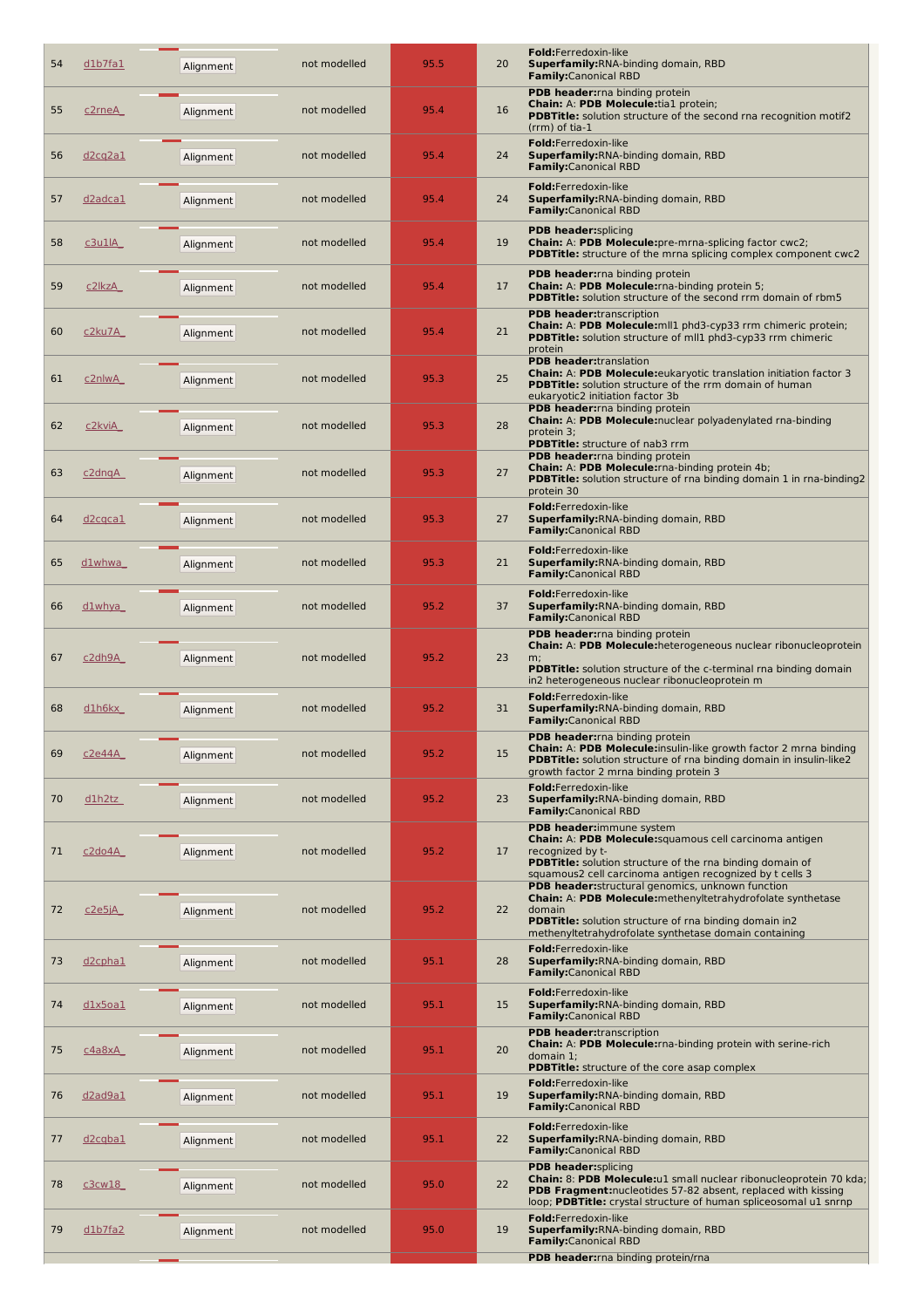| 80  | c <sub>2</sub> kxnB              | Alignment | not modelled | 95.0 | Chain: B: PDB Molecule:transformer-2 protein homolog beta;<br>25<br><b>PDBTitle:</b> nmr structure of human tra2beta1 rrm in complex with<br>aagaac rna                                                                                       |  |
|-----|----------------------------------|-----------|--------------|------|-----------------------------------------------------------------------------------------------------------------------------------------------------------------------------------------------------------------------------------------------|--|
| 81  | <u>d2j0sd1</u>                   | Alignment | not modelled | 95.0 | Fold:Ferredoxin-like<br>25<br><b>Superfamily: RNA-binding domain, RBD</b><br><b>Family:</b> Canonical RBD                                                                                                                                     |  |
| 82  | <u>d1fxla1</u>                   | Alignment | not modelled | 95.0 | Fold:Ferredoxin-like<br>26<br>Superfamily: RNA-binding domain, RBD<br><b>Family:</b> Canonical RBD                                                                                                                                            |  |
| 83  | dlx5sa1                          | Alignment | not modelled | 94.9 | Fold:Ferredoxin-like<br>21<br><b>Superfamily: RNA-binding domain, RBD</b><br><b>Family:</b> Canonical RBD                                                                                                                                     |  |
| 84  | d <sub>2</sub> erra1             | Alignment | not modelled | 94.9 | Fold:Ferredoxin-like<br>25<br>Superfamily: RNA-binding domain, RBD<br><b>Family:</b> Canonical RBD                                                                                                                                            |  |
| 85  | c2d9oA                           | Alignment | not modelled | 94.9 | PDB header: rna binding protein<br>Chain: A: PDB Molecule: dnaj (hsp40) homolog, subfamily c,<br>22<br>member 17;<br><b>PDBTitle:</b> solution structure of rna binding domain in hypothetical2<br>protein flj10634                           |  |
| 86  | <u>c2lxiA_</u>                   | Alignment | not modelled | 94.9 | <b>PDB header:</b> rna binding protein<br><b>Chain: A: PDB Molecule:</b> rna-binding protein 10;<br>20<br><b>PDBTitle:</b> nmr structure of the n-terminal rna binding domain 1<br>(rrm1) of the2 protein rbm10 from homo sapiens             |  |
| 87  | d1h2vz                           | Alignment | not modelled | 94.8 | Fold:Ferredoxin-like<br>22<br><b>Superfamily: RNA-binding domain, RBD</b><br><b>Family:</b> Canonical RBD                                                                                                                                     |  |
| 88  | <u>d2u1aa</u>                    | Alignment | not modelled | 94.8 | Fold:Ferredoxin-like<br>22<br><b>Superfamily: RNA-binding domain, RBD</b><br><b>Family:</b> Canonical RBD                                                                                                                                     |  |
| 89  | <u>c2ywkA_</u>                   | Alignment | not modelled | 94.8 | PDB header: rna binding protein<br><b>Chain: A: PDB Molecule:</b> putative rna-binding protein 11;<br>20<br><b>PDBTitle:</b> crystal structure of rrm-domain derived from human<br>putative2 rna-binding protein 11                           |  |
| 90  | <u>dlu6fal</u>                   | Alignment | not modelled | 94.8 | Fold:Ferredoxin-like<br>24<br><b>Superfamily: RNA-binding domain, RBD</b><br><b>Family:</b> Canonical RBD                                                                                                                                     |  |
| 91  | <u>d2adba1</u>                   | Alignment | not modelled | 94.8 | Fold:Ferredoxin-like<br>26<br><b>Superfamily: RNA-binding domain, RBD</b><br><b>Family:</b> Canonical RBD                                                                                                                                     |  |
| 92  | c <sub>2fhoB</sub>               | Alignment | not modelled | 94.7 | PDB header: rna binding protein<br>Chain: B: PDB Molecule: splice osomal protein p14;<br>25<br><b>PDBTitle:</b> nmr solution structure of the human spliceosomal<br>protein2 complex p14-sf3b155                                              |  |
| 93  | <u>c2jvoA</u>                    | Alignment | not modelled | 94.7 | <b>PDB header:</b> rna binding protein<br>30<br>Chain: A: PDB Molecule: nucleolar protein 3;<br><b>PDBTitle:</b> segmental isotope labeling of npl3                                                                                           |  |
| 94  | d <sub>2</sub> ghpa <sub>2</sub> | Alignment | not modelled | 94.7 | Fold:Ferredoxin-like<br>19<br><b>Superfamily: RNA-binding domain, RBD</b><br><b>Family:</b> Canonical RBD                                                                                                                                     |  |
| 95  | <u>c3nnhA</u>                    | Alignment | not modelled | 94.7 | PDB header: rna binding protein/rna<br><b>Chain: A: PDB Molecule:</b> cugbp elav-like family member 1;<br>19<br><b>PDBTitle:</b> crystal structure of the cugbp1 rrm1 with guuguuuuguuu<br>rna                                                |  |
| 96  | $c2$ dnl $A$                     | Alignment | not modelled | 94.7 | <b>PDB header:</b> translation<br>Chain: A: PDB Molecule: cytoplasmic polyadenylation element<br>21<br>binding<br><b>PDBTitle:</b> solution structure of rna binding domain in cytoplasmic2<br>polyadenylation element binding protein 3      |  |
| 97  | <u>d1no8a</u>                    | Alignment | not modelled | 94.7 | Fold:Ferredoxin-like<br>Superfamily: RNA-binding domain, RBD<br>27<br><b>Family:</b> Canonical RBD                                                                                                                                            |  |
| 98  | clno8A                           | Alignment | not modelled | 94.7 | PDB header: rna binding protein<br>Chain: A: PDB Molecule:aly;<br>27<br>PDBTitle: solution structure of the nuclear factor aly rbd domain                                                                                                     |  |
| 99  | <u>c3ex7B</u>                    | Alignment | not modelled | 94.7 | PDB header:hydrolase/rna binding protein/rna<br>22<br>Chain: B: PDB Molecule: rna-binding protein 8a;<br>PDBTitle: the crystal structure of ejc in its transition state                                                                       |  |
| 100 | $dlf$ xla2                       | Alignment | not modelled | 94.6 | Fold:Ferredoxin-like<br>22<br><b>Superfamily: RNA-binding domain, RBD</b><br><b>Family:</b> Canonical RBD                                                                                                                                     |  |
| 101 | c2x1aA                           | Alignment | not modelled | 94.6 | PDB header:transcription/rna<br>Chain: A: PDB Molecule: mrna 3'-end-processing protein rna15;<br>18<br><b>PDBTitle:</b> structure of rna15 rrm with rna bound (g)                                                                             |  |
| 102 | c2e5hA                           | Alignment | not modelled | 94.6 | PDB header: structural genomics, unknown function<br>Chain: A: PDB Molecule: zinc finger cchc-type and rna-binding<br>19<br>motif-<br>PDBTitle: solution structure of rna binding domain in zinc finger2<br>cchc-type and rna binding motif 1 |  |
| 103 | c2xnqA                           | Alignment | not modelled | 94.6 | PDB header: rna binding protein<br>Chain: A: PDB Molecule:nuclear polyadenylated rna-binding<br>27<br>protein 3;<br><b>PDBTitle:</b> structural insights into cis element recognition of non-2<br>polyadenylated rnas by the nab3-rrm         |  |
| 104 | <u>c2a3jA</u>                    | Alignment | not modelled | 94.6 | PDB header: rna binding protein<br>Chain: A: PDB Molecule:u1 small nuclear ribonucleoprotein a;<br>15<br>PDBTitle: structure of urndesign, a complete computational<br>redesign2 of human u1a protein                                         |  |
| 105 | c <sub>2</sub> pehA              | Alignment | not modelled | 94.6 | PDB header: protein binding<br>Chain: A: PDB Molecule: splicing factor 45;<br>17<br><b>PDBTitle:</b> crystal structure of the uhm domain of human spf45 in<br>complex with2 sf3b155-ulm5                                                      |  |
|     |                                  |           |              |      | PDB header: rna binding protein                                                                                                                                                                                                               |  |